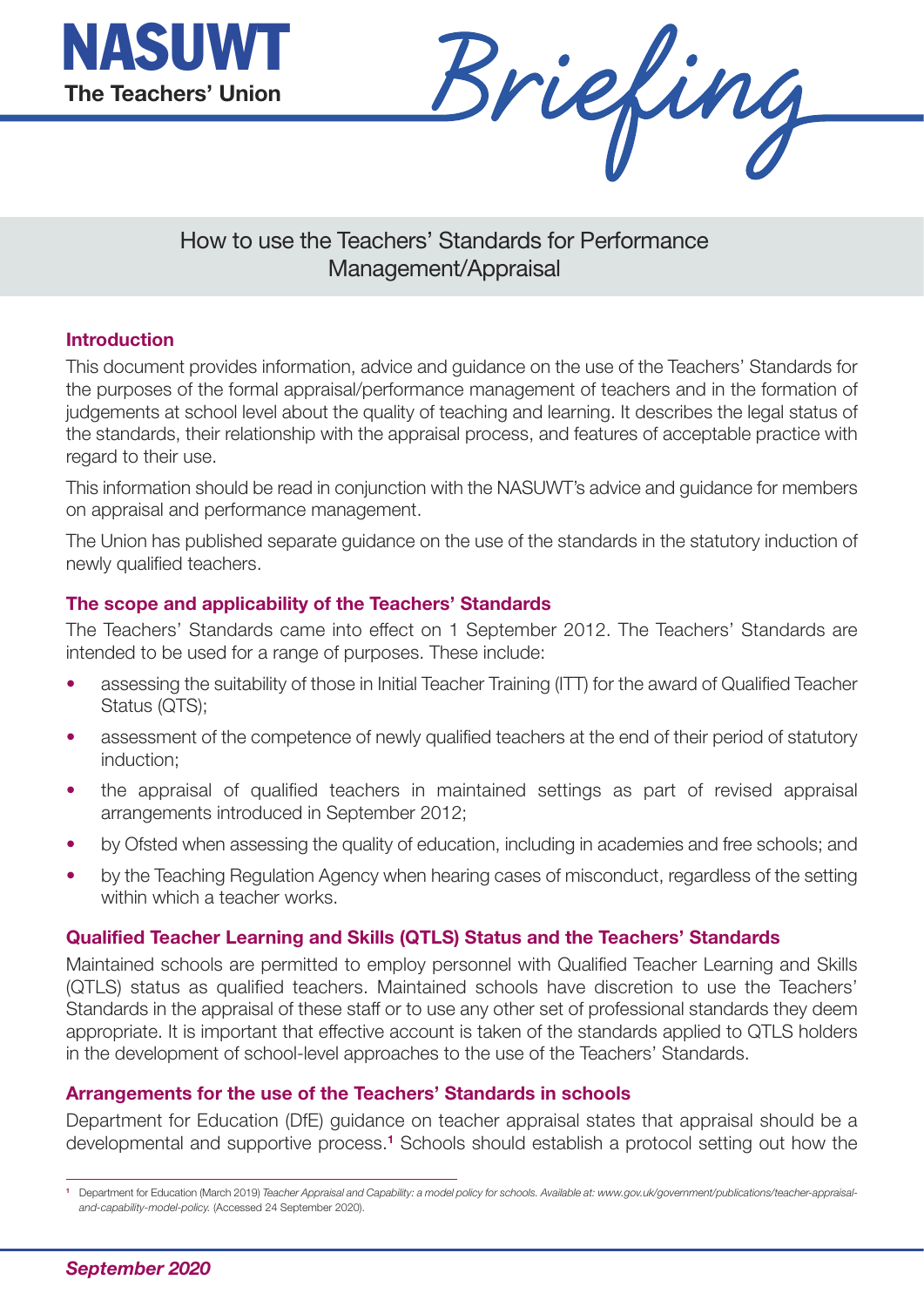

Teachers' Standards will be applied in respect of appraisal and expectations about teaching and learning. This should make it clear that appraisal will be a supportive and developmental process and should be developed in full consultation with the NASUWT. The protocol should be subject to regular review and the NASUWT should be actively engaged in that process.

The nature of the Teachers' Standards means that their implications for teacher appraisal will vary according to:

- the type of setting in which teachers are deployed;
- the particular requirements of the subject areas they teach; and
- the age and developmental stage of the pupils for whom they are responsible.

However, the NASUWT has identified key principles that must be reflected in protocols on the application of the Teachers' Standards in all settings where they are used.

# **NASUWT principles for acceptable practice on use of the Teachers' Standards**

# **Appraisal protocols make it clear that the eight statutory standards for teaching only will be applied to the appraisal of teaching**

The Teachers' Standards are organised into three main sections. Part One is comprised of eight Standards that relate to teaching. Part Two sets out the Standards for professional and personal conduct. The Preamble to Part One and Part Two seeks to summarise the 'values and behaviour that all teachers must demonstrate throughout their careers' but is not intended to be interpreted as an additional discrete Standard.

Each Standard in Part One is accompanied by a number of bulleted sub-headings. These subheadings do not constitute Standards in their own right. They provide contextual information to support interpretation of the Standards in every conceivable circumstance where their use may be mandatory. There is no statutory requirement for teachers' performance to be evaluated with reference to the aspects of professional practice described in the sub-headings. Protocols for the use of the Teachers' Standards in schools must be based on the clear understanding that there are only eight statutory Standards in relation to teaching that can be applied to the appraisal of teachers.

# **Appraisal of teachers should begin from the assumption that the Teachers' Standards are being met**

The stated aim of the Teachers' Standards is to establish the 'minimum level of practice expected of teachers in England'.**<sup>2</sup>** Therefore, without clear and compelling evidence to the contrary, all teachers should be assumed to be undertaking their professional roles and responsibilities in a way consistent with the requirements of the Standards.

It is not acceptable to establish approaches to the appraisal based on the presumption that teachers are not meeting the Teachers' Standards with the onus of proof placed on teachers to demonstrate that they are doing so.

# **The Teachers' Standards are not used as a checklist for appraisal or performance management**

The Regulations governing performance management/appraisal in maintained schools include a provision that teachers' performance must be 'assessed against' the Teachers' Standards.**<sup>3</sup>** However,

**<sup>2</sup>** Department for Education (2013) *Teachers' Standards: guidance for school leaders, school staff and governing bodies*.

**<sup>3</sup>** The Education (School Teacher Appraisal) (England) Regulations 2012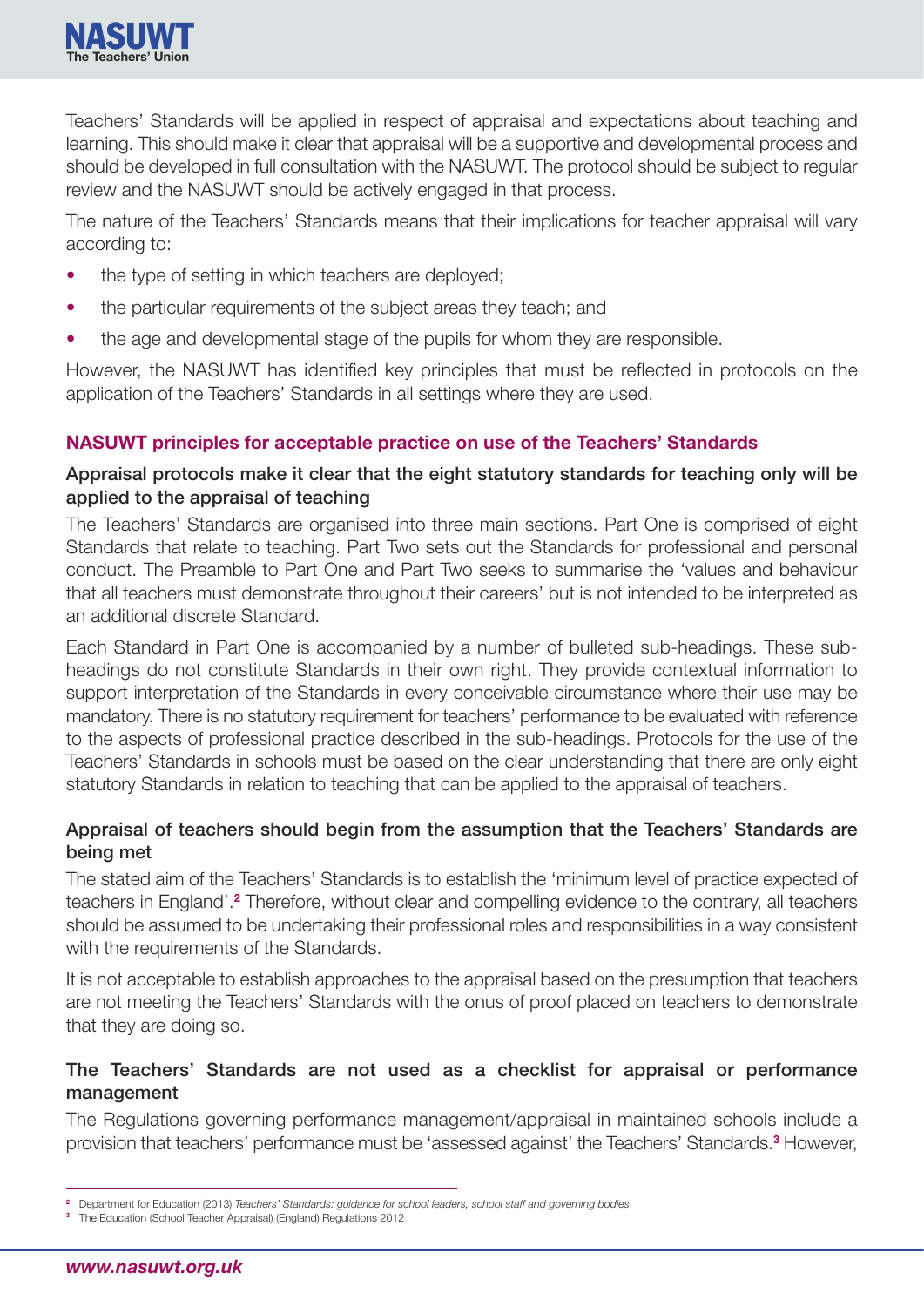

the DfE has not prescribed the way in which this provision should be interpreted in practice. It is not necessary to check teachers' performance against every Standard. Such an approach fails to recognise that professional standards should be regarded as a holistic set of integrated components rather than a crude checklist of features of professional practice.

In the absence of any clear and compelling evidence to the contrary, the assumption should be that teachers are meeting the Standards. This should be regarded as sufficient to satisfy the legal requirement to assess teachers against the Standards.

This does not prevent the Standards being used as a tool to assist teachers to reflect on their professional practice or their career, pay or professional development aspirations. In the context of appraisal undertaken as a positive and supportive process of professional dialogue and evaluation of practice, the Standards can be used to support the identification of objectives in the appraisal cycle. More information and guidance about the setting of appraisal objectives can be found in the NASUWT's practical guides on appraisal: www.nasuwt.org.uk/advice/performance-management.html.

#### **Additional wording should not be substituted into the Teachers' Standards**

The DfE's guidance on the Standards makes clear that it is not appropriate to substitute additional descriptors for the wording used in the Teachers' Standards.**<sup>4</sup>** Therefore, schools should not seek to augment the Standards or add additional requirements in respect of the Teachers' Standards beyond those contained within the statutory version published by the DfE.

#### **Teachers do not have to provide evidence that they have continued to meet each Standard**

The setting of objectives should enable appraisers to have access to sufficient evidence to make a judgement that teachers' performance continues to be effective and that the Teachers' Standards are being met. As a result, there should be no expectation in schools' appraisal policies for teachers to generate and collate evidence that they are meeting each of the Teachers' Standards. There is no requirement for teachers to provide evidence that they are meeting each of the Standards in the Regulations governing appraisal in maintained schools.

# **Appraisal reports do not require detailed assessments of teachers' performance against the Standards**

The Appraisal Regulations require that teachers' written appraisal reviews must include an assessment of their performance against the Standards against which they are being assessed. However, the DfE's guidance on the Teachers' Standards confirms that there is no prescribed method of recording this assessment.

It is not necessary for schools to record detailed assessments against each of the Teachers' Standards. Unless there is clear and compelling evidence to the contrary, the assumption should be that teachers are meeting the Standards.

# **The Teachers' Standards should not be applied differently according to teachers' position on the pay scale**

Arrangements which attempt to impose different interpretations of the requirements of the Teachers' Standards according to teachers' positions on the pay scale are unacceptable. The Teachers' Standards Review Group, the body tasked by the DfE with developing the Teachers' Standards, rejected any requirement for the Standards to be employed in this way. The DfE has stated that it is not necessary or helpful for schools to adopt rigid models that seek to set out exactly what the Teachers' Standards mean for teachers at different points of the pay scale.

**<sup>4</sup>** DfE (2013) *Teachers' Standards*.